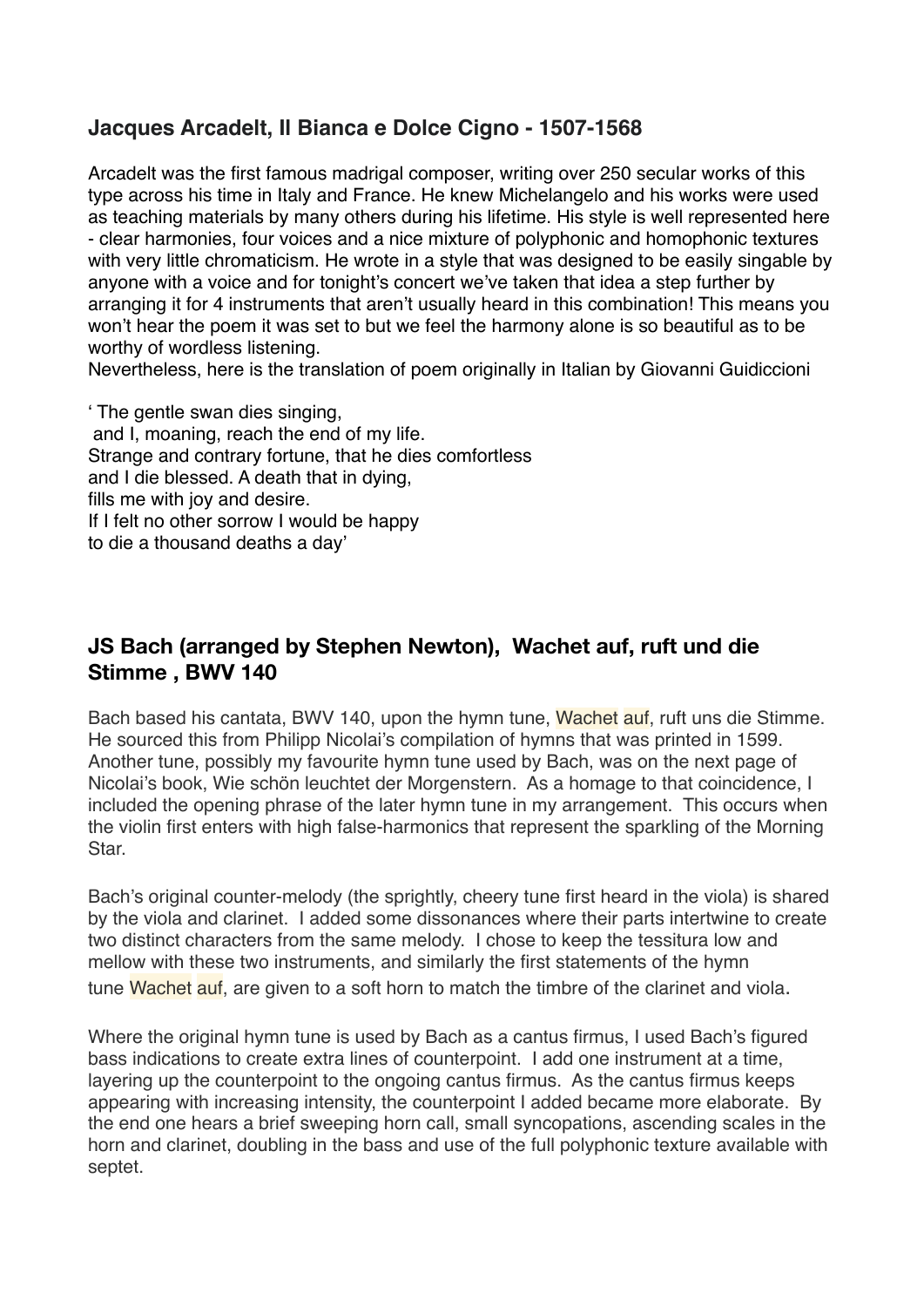## **Carl Nielsen, Serenata in Vano**

The Serenata in Vano (which translates as Serenade in Vain) was written in 1914 at very short notice for a provincial tour by a group of musicians from the Royal Theatre in Denmark, where Nielsen was deputy conductor.

It is said there was a printed program of the tour which hadn't been checked properly. This program included a serenade by Nielsen which didn't exist! The work was then composed and rehearsed within a week. Interestingly works by Mozart and Beethoven were also included in this concert, which makes it similar to the concert we are presenting tonight. A serenade is a piece of music intended to be sung or played in the open air, often to court someone or for entertainment. Of the Serenata in Vano, Nielsen wrote "it is a humorous trifle"...."First the gentlemen play in a somewhat chivalric and showy manner to lure the fair one out onto the balcony, but she does not appear. Then they play in a slightly languorous strain (Poco adagio), but that hasn't any effect either. Since they have played in vain (in vano), they don't care a straw and shuffle off home to the strains of the little final march, which they play for their own amusement"

#### **Francis Poulenc, Sonata for clarinet and bassoon**

**Allegro Romance Final**

Francis Poulenc was at the end of a period of creative indecision when he wrote this Sonata in 1922. "I've just finished a new work, Sonata for Clarinet and Bassoon. [It's] very good. I'm delighted because after 18 months of uncertainty, I'm back on the right path." The piece is in three movements and moves between witty, acerbic and tender moments while exploiting the capabilities of these two wind instruments. The first begins with a strident clarinet melody accompanied by a boisterous accompaniment in the bassoon and becomes more unhinged towards the end with dramatic dynamic changes and abrupt disruptions to the beat. The heart of the work is the second movement, "Romance". With its beautifully simple clarinet melodies, languid and undulating bassoon accompaniment, and brief moments of close harmony, this movement shows Poulenc at his most tender. The finale returns to the wit and vitality of the first movement and concludes with a romp to the finish line.